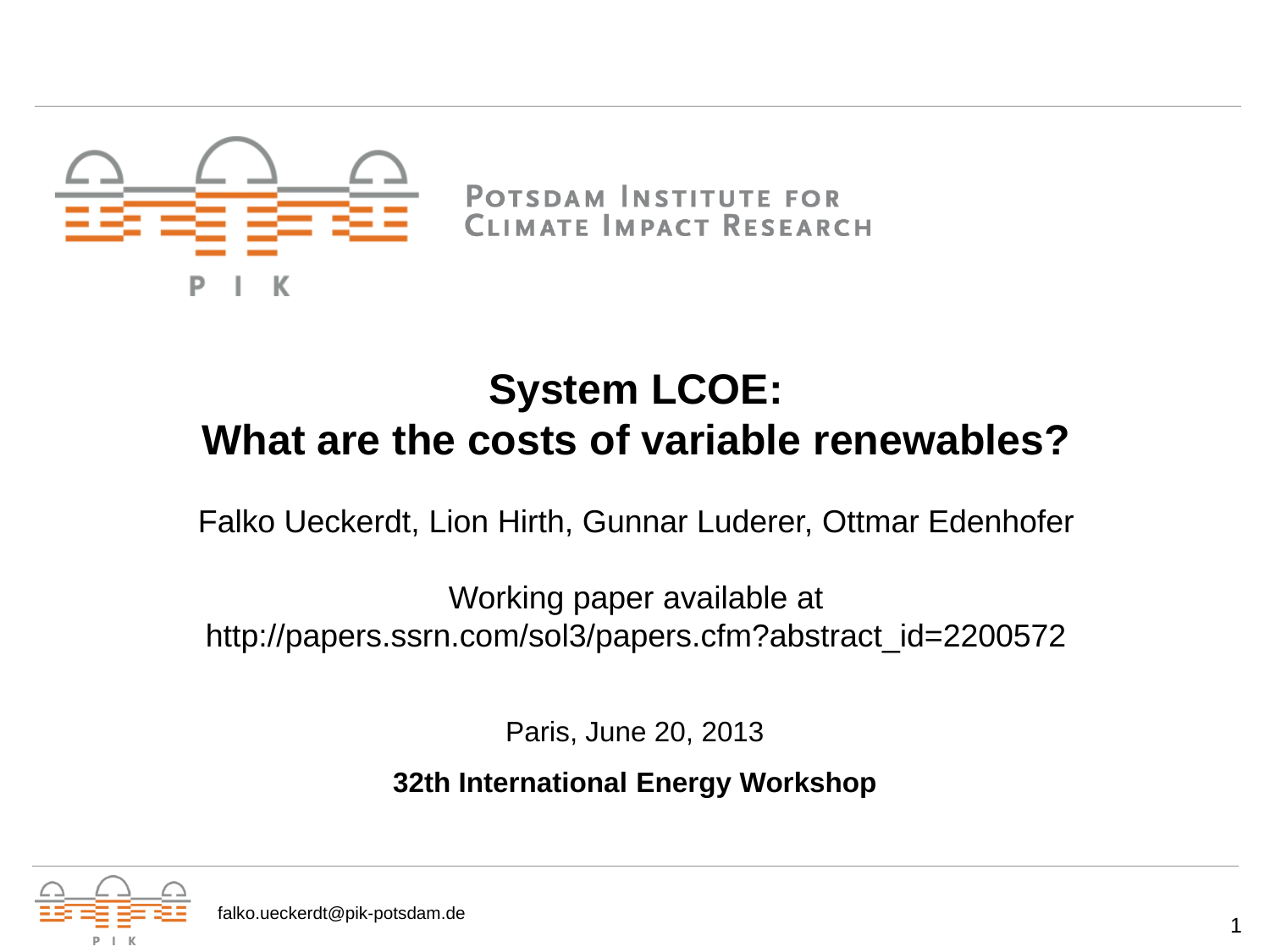#### **What are the costs of variable renewables?**

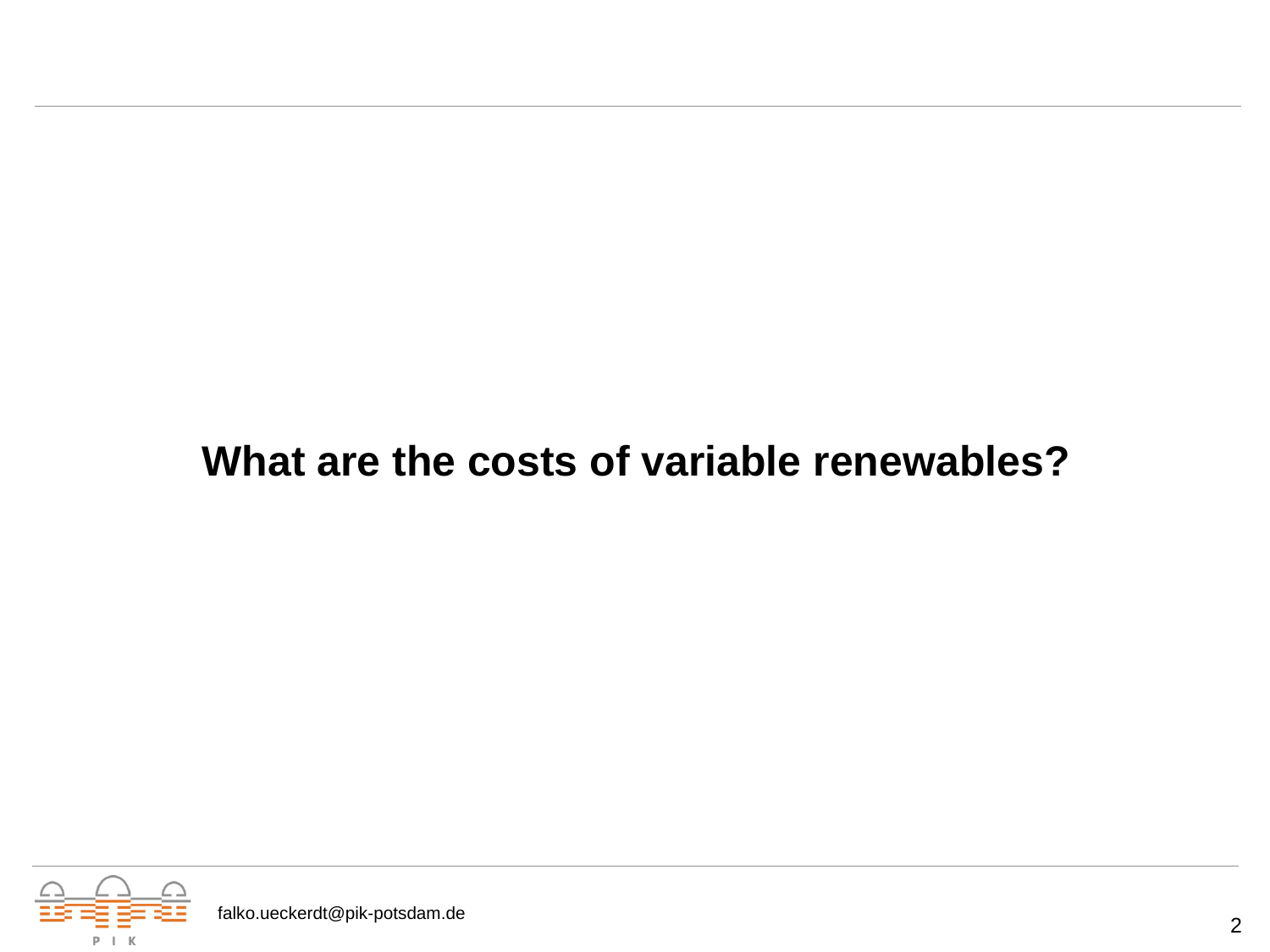## Levelized costs of electricity (LCOE) are the full life-cycle costs (fixed and variable) of a technology per generation unit



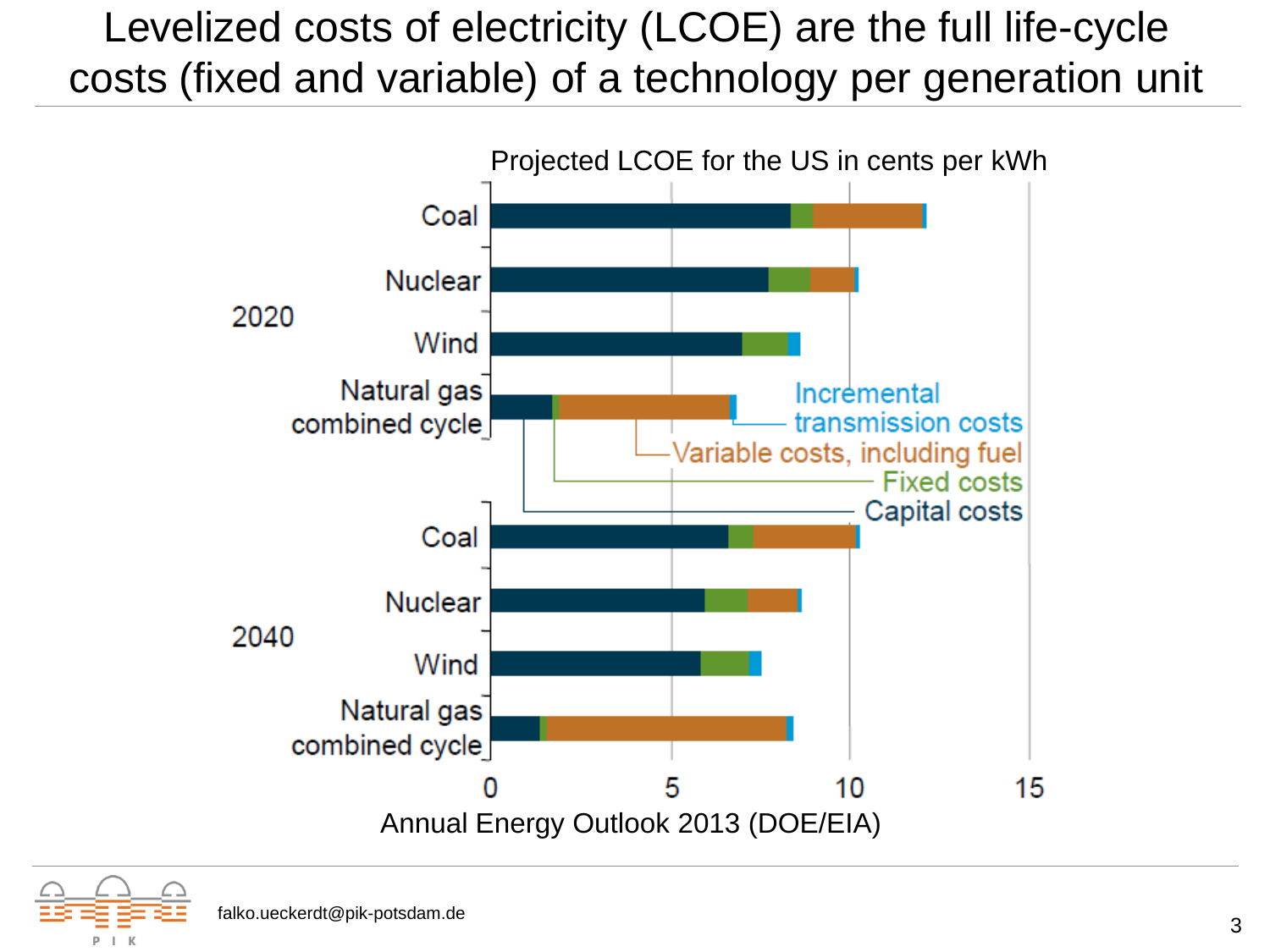## Levelized costs of electricity (LCOE) are the full life-cycle costs (fixed and variable) of a technology per generation unit

LCOE for plants commissioned in 2015 at 5% discount rate



falko.ueckerdt@pik-potsdam.de <sup>4</sup>

P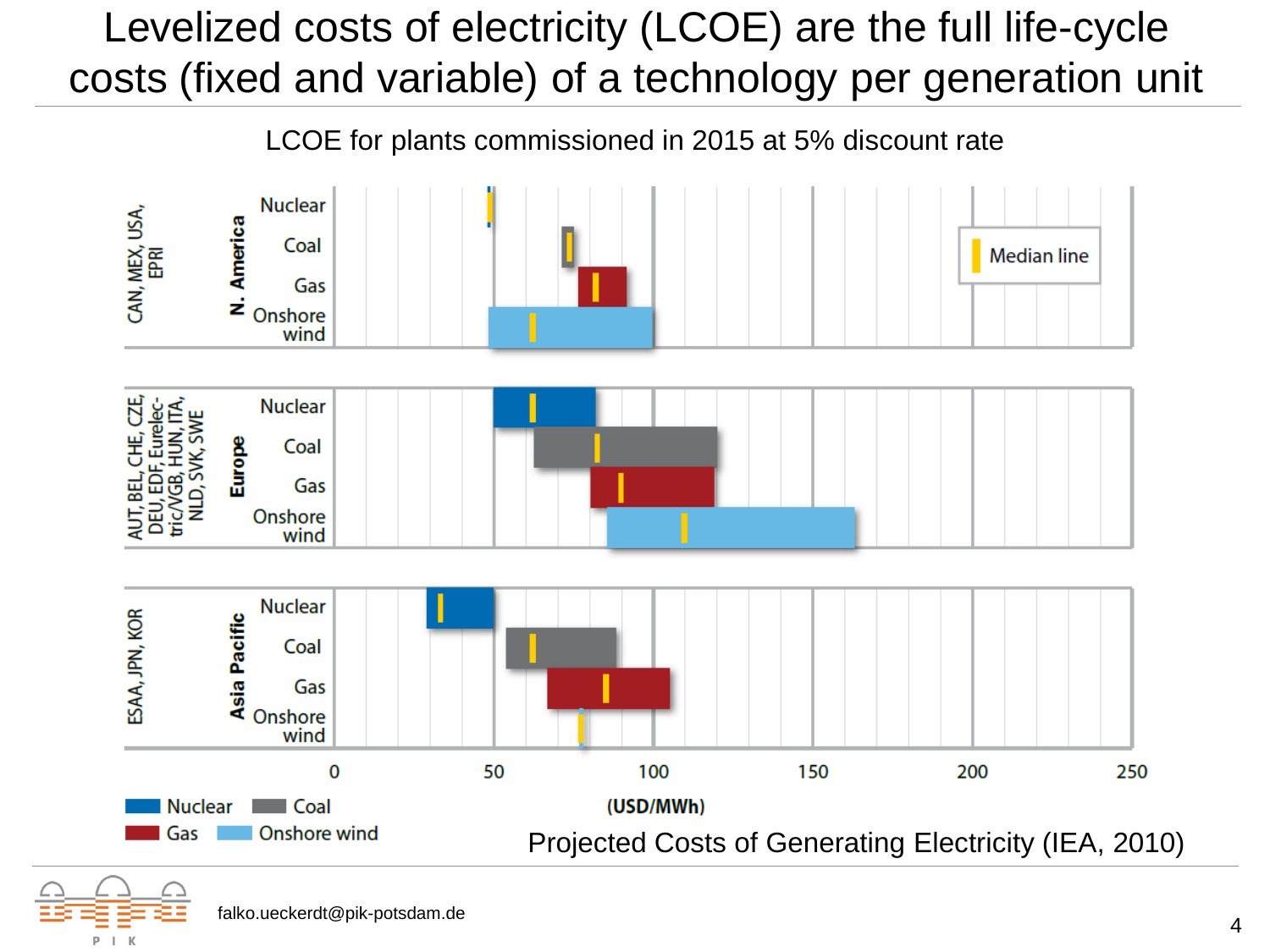### When will wind power be competitive? (investor)

 $\rightarrow$  , As soon as wind LCOE will be fallen below those of conventional plants!"

or equivalently

 $\rightarrow$  "When LCOE are equal to the average electricity price!"





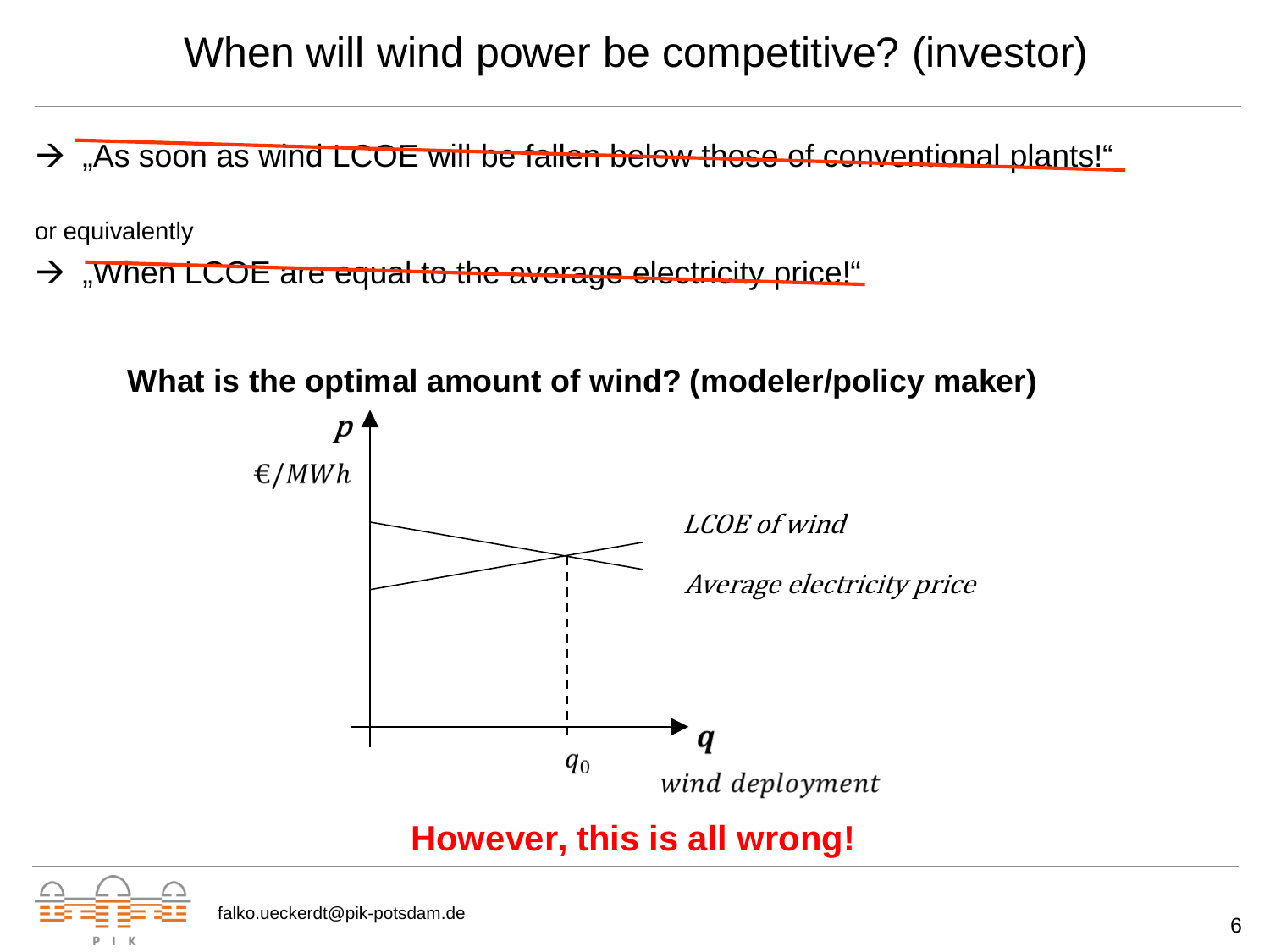### When will wind power be competitive? (investor)

 $\rightarrow$  , As soon as wind LCOE will be fallen below those of conventional plants!"

#### **Don't compare LCOE of different technologies!**

or equivalently

- $\rightarrow$  , When LCOE are equal to the average electricity price!"
- → Don't compare generation costs with the average price!

**What is the optimal amount of wind? (modeler/policy maker)**



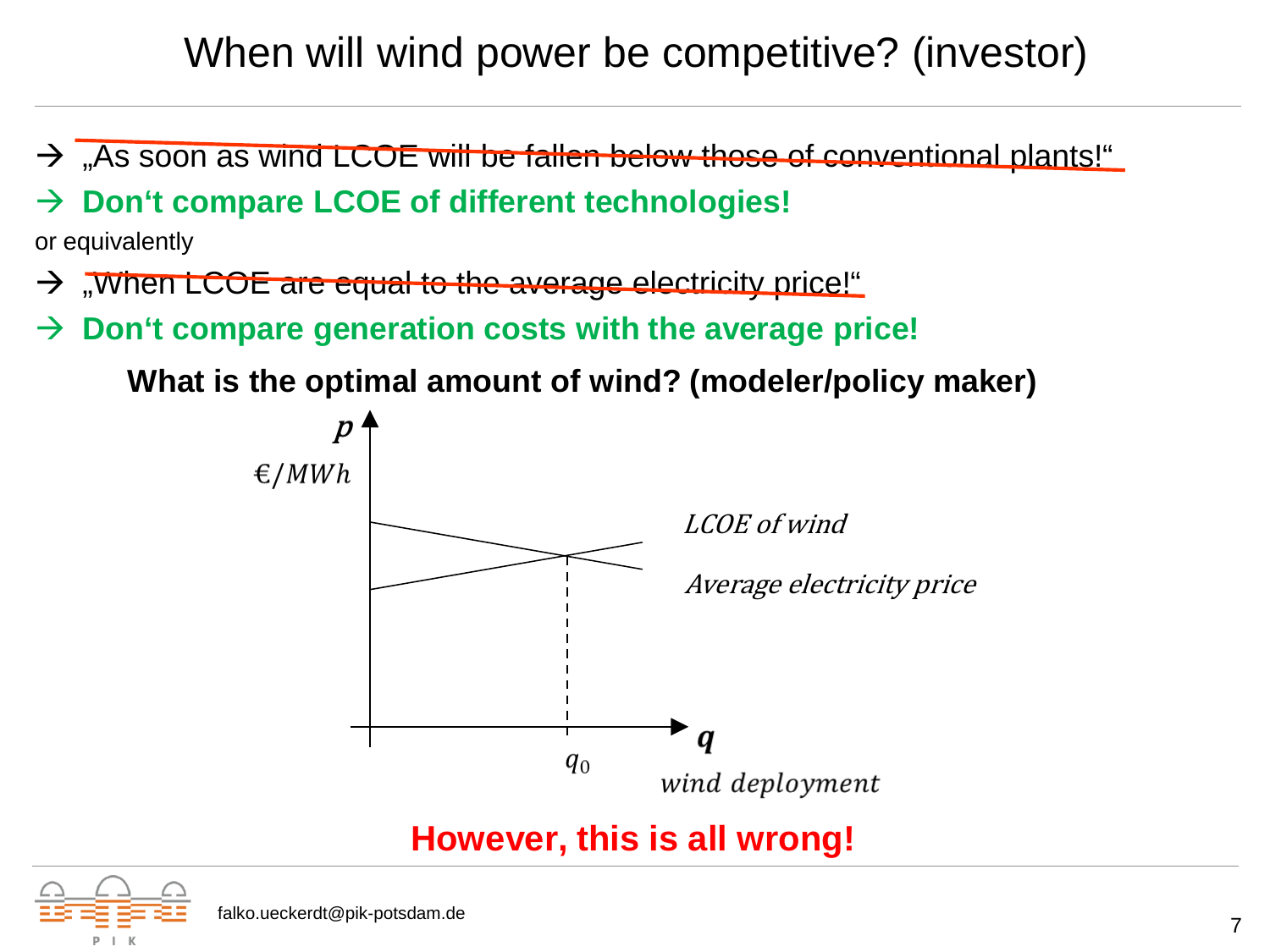## Electricity is a unique commodity



- $\rightarrow$  Generation of different technologies is no perfect substitute, e.g. "nuclear power" is not "wind power"
	- $\rightarrow$  Do not compare LCOE

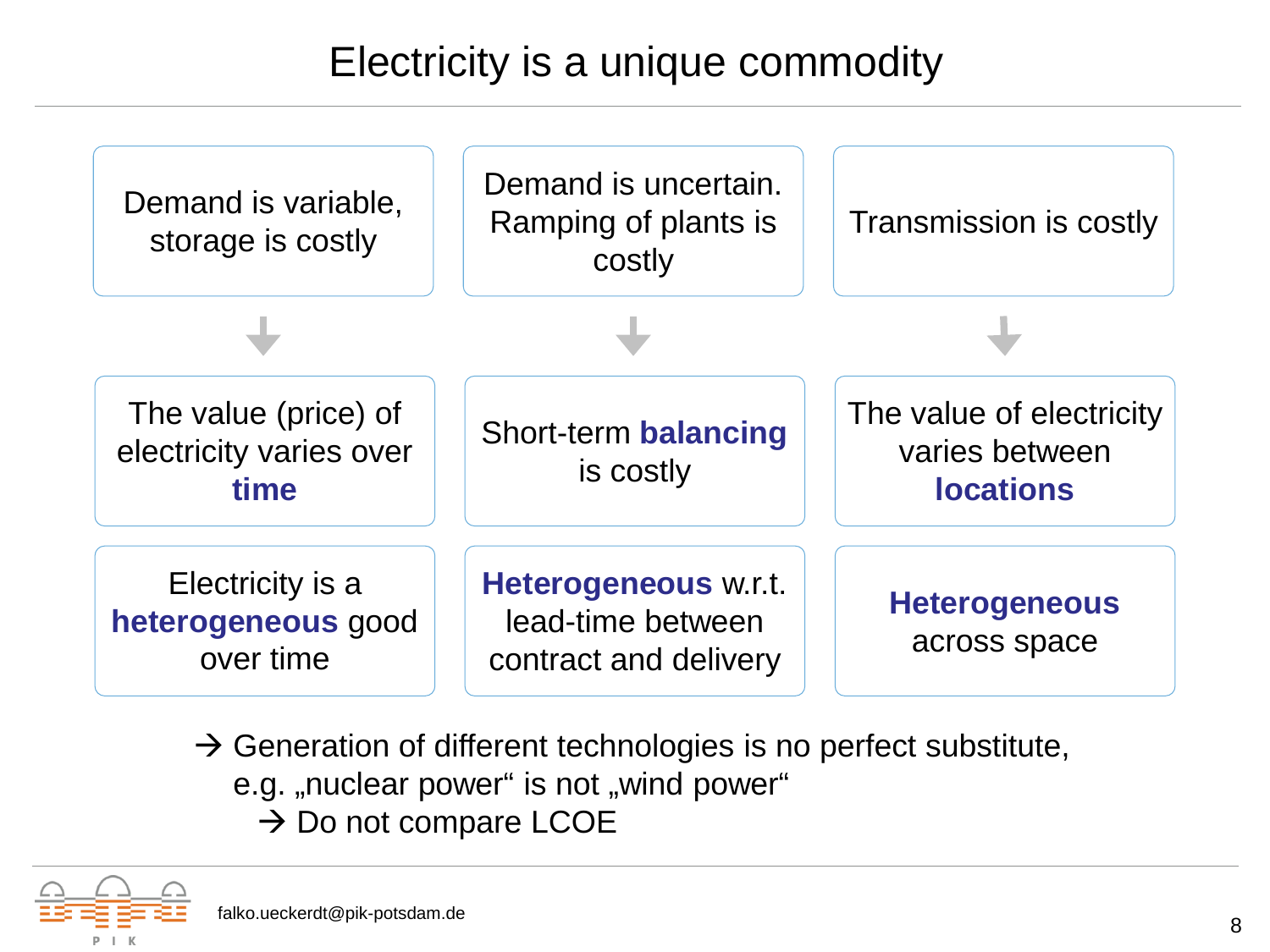#### Variable renewables make electricity even more unique



**(are neglected in LCOE comparison)**

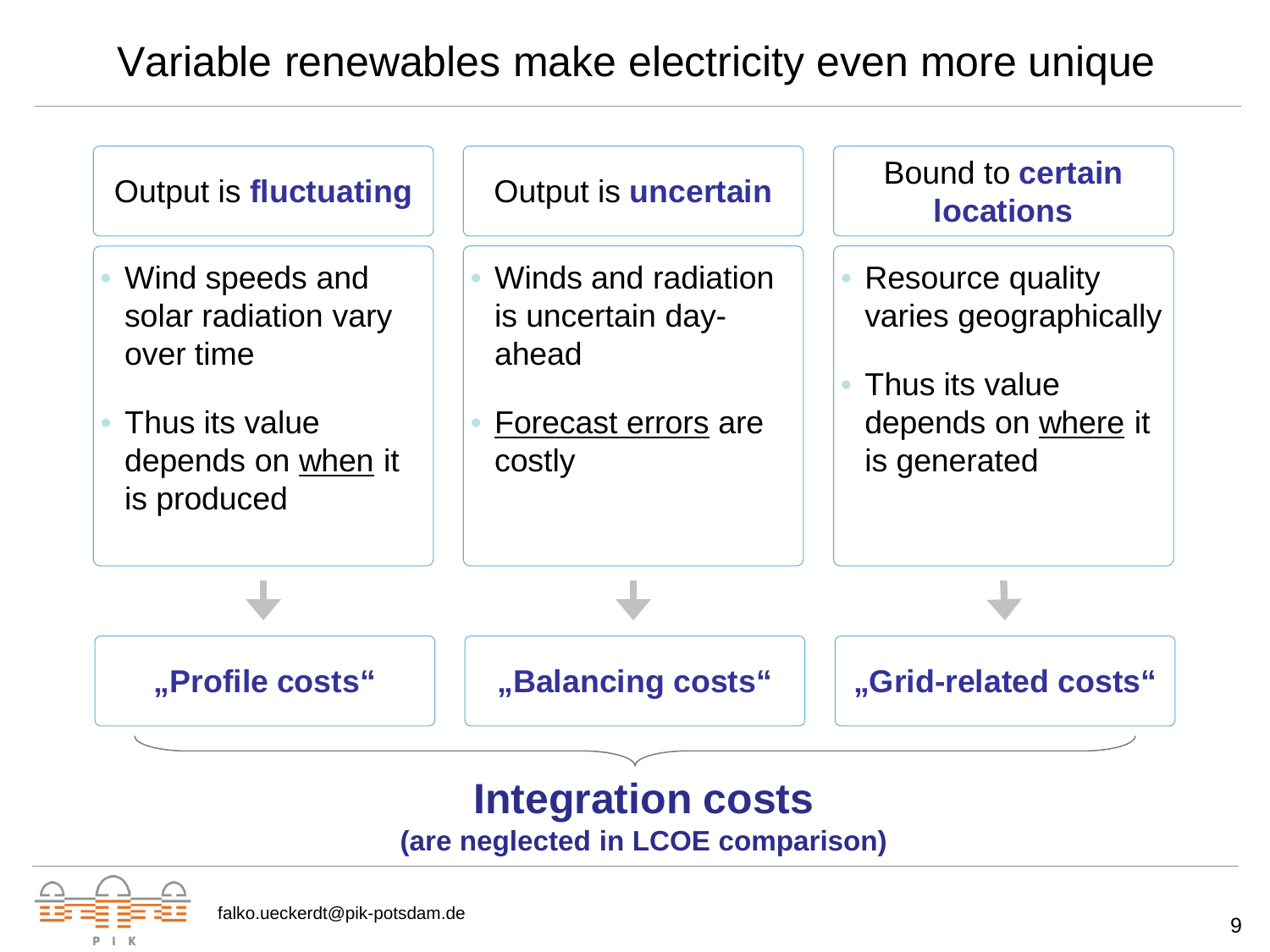### System LCOE are defined as the sum of generation and integration costs



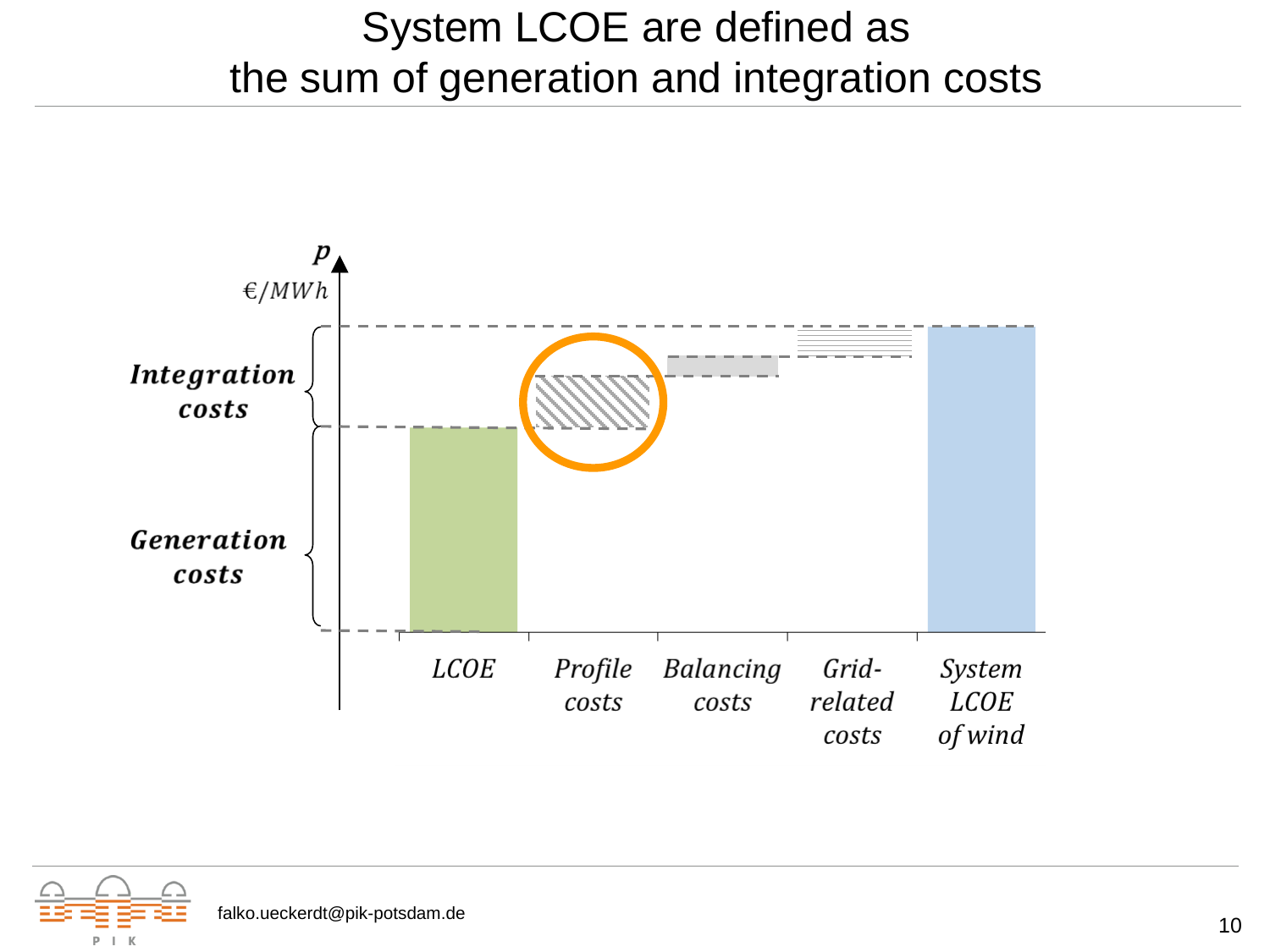#### Profile costs: Residual load duration curve shows challenges



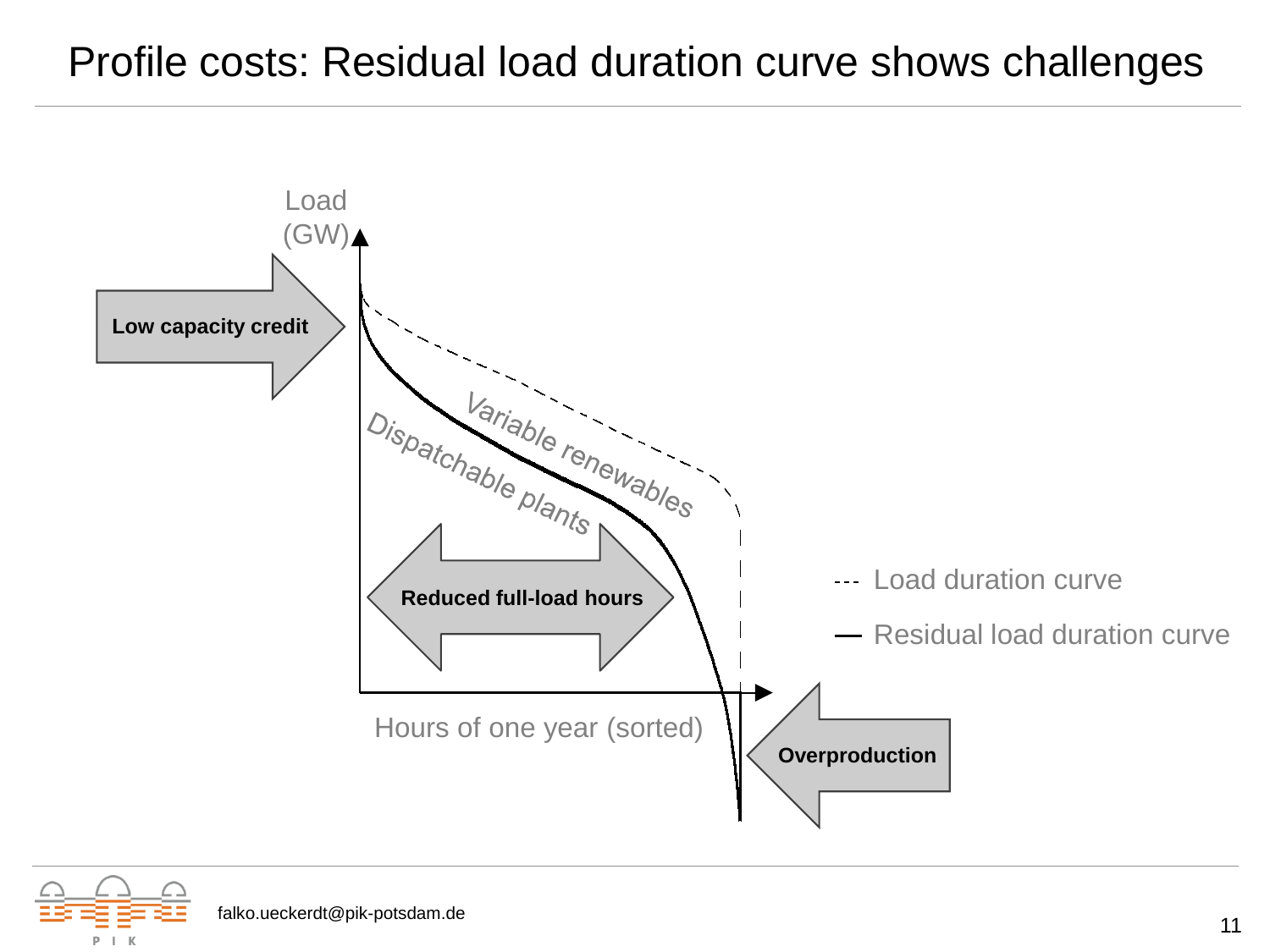#### Profile costs: Residual load duration curve shows challenges



German data

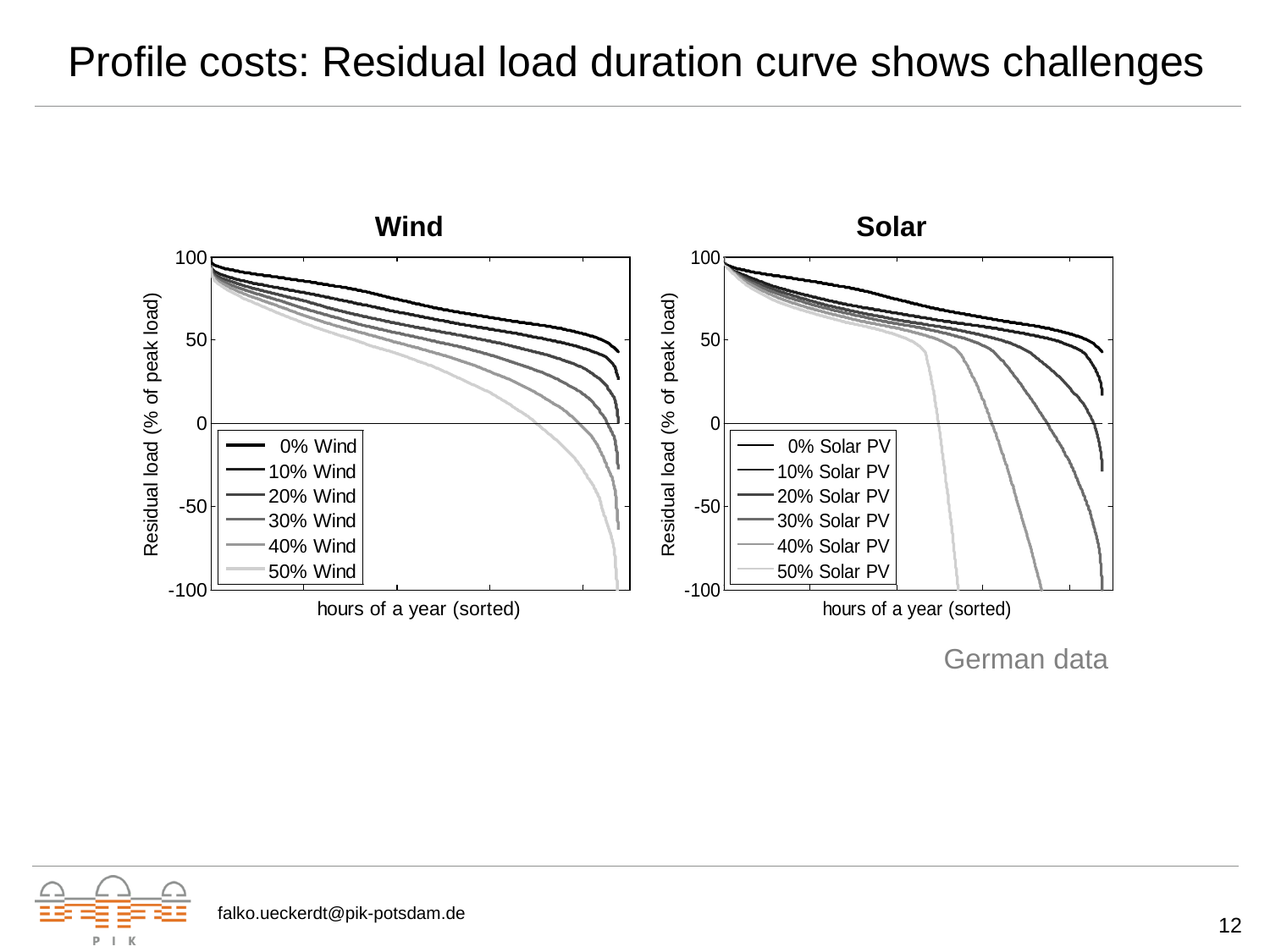### System LCOE are defined as the sum of generation and integration costs



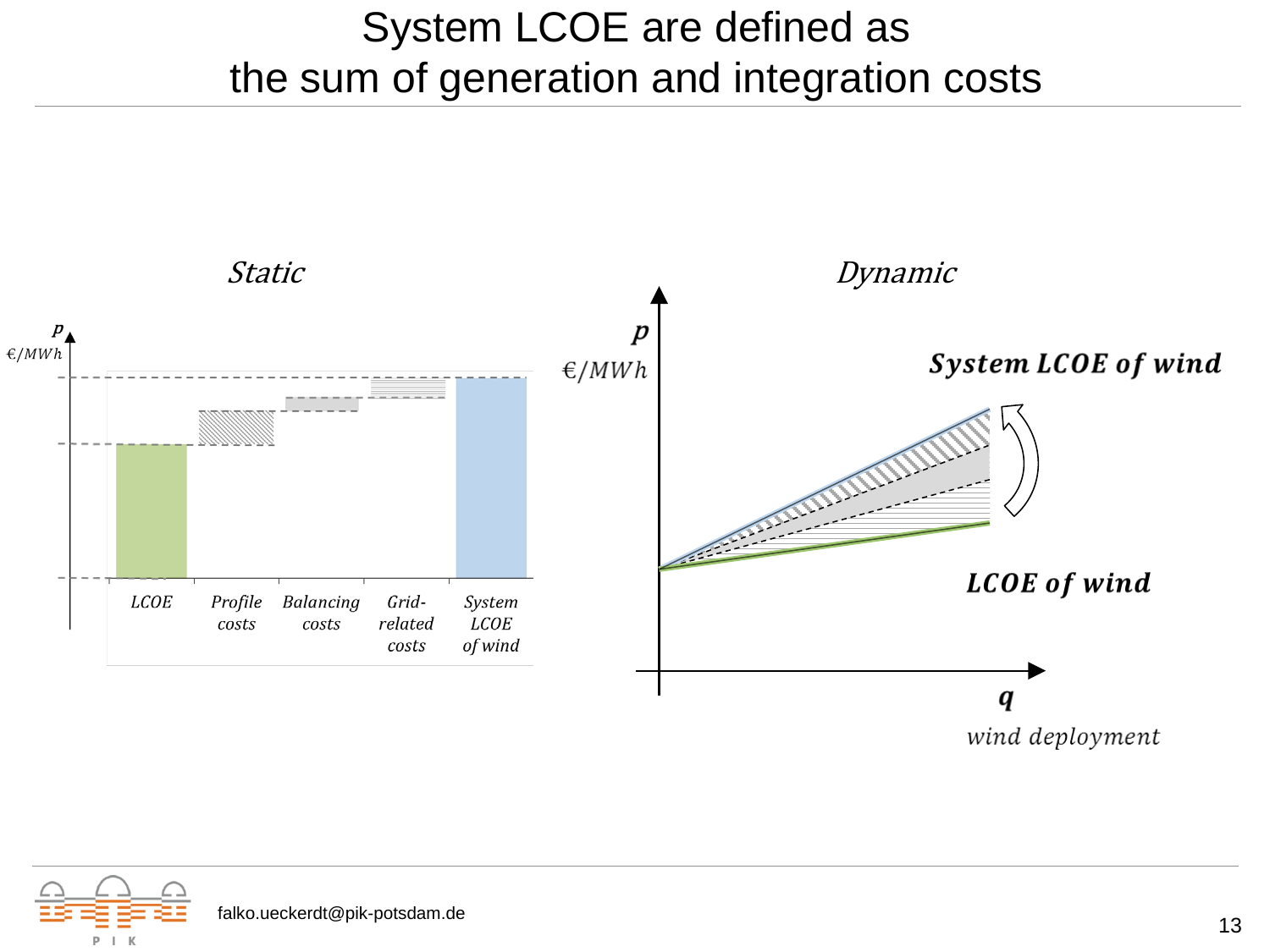#### When will wind power be competitive? (investor)

**What is the optimal amount of wind? (modeler/policy maker)**

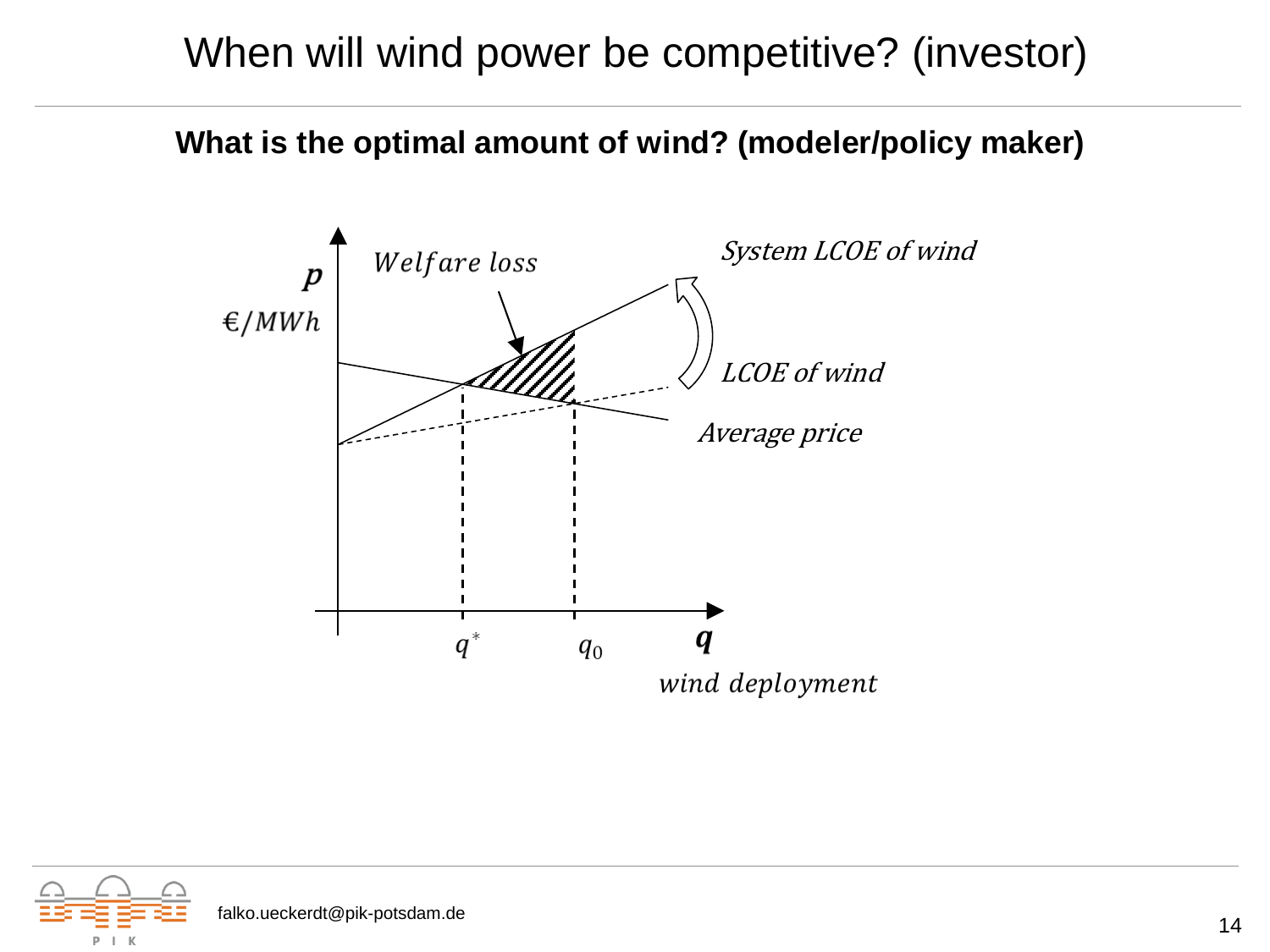## When will wind power be competitive? (investor)

**What is the optimal amount of wind? (modeler/policy maker)**



- There are two goods "wind" and "power"
- wind deployment

- "Power" is perfectly matching load
- Additional costs needed to transform "wind" into "power"  $\rightarrow$  integration costs
- The total costs to cover load with "wind" are System LCOE

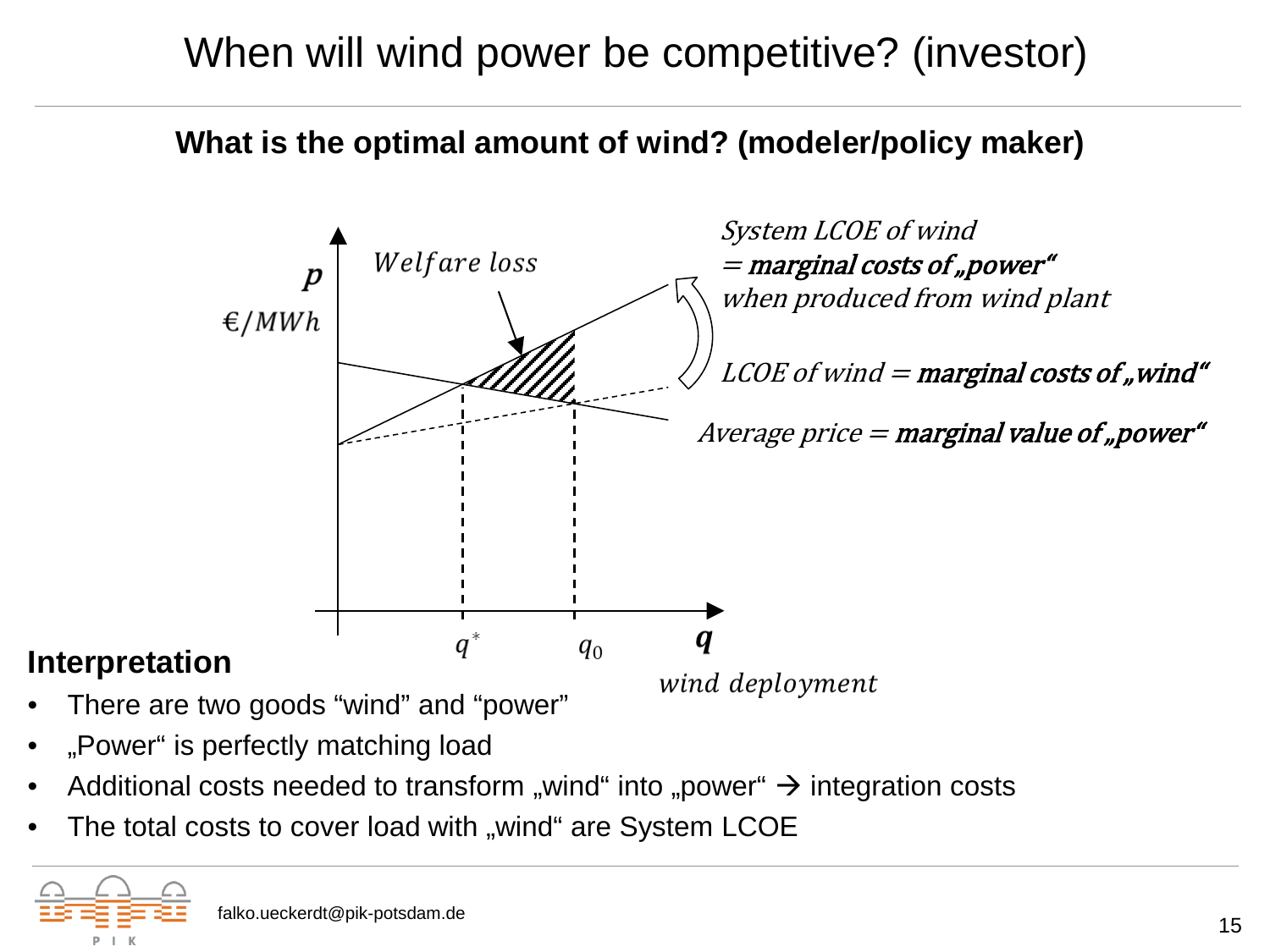## Two perspectives, one framework: System LCOE and market value



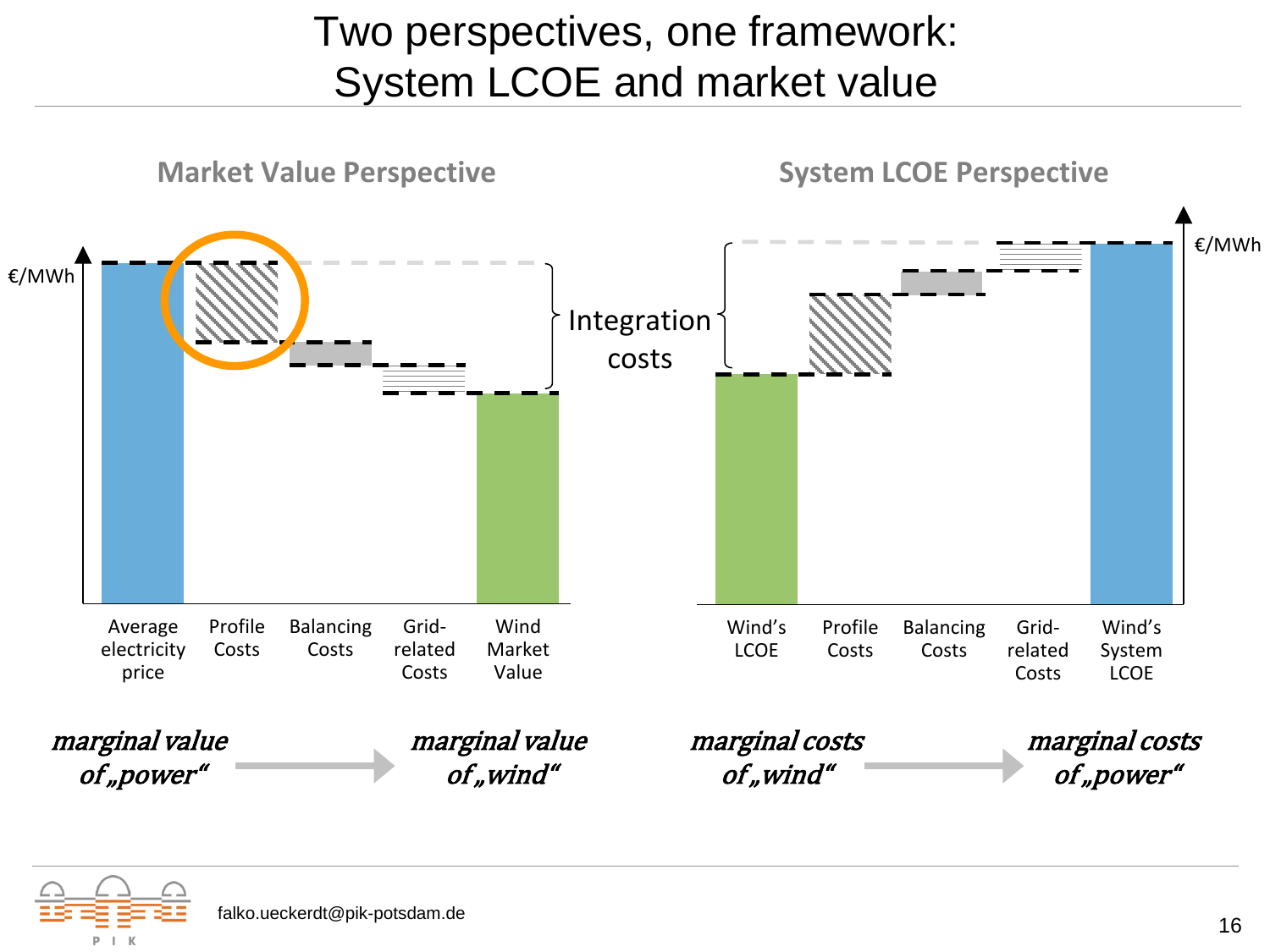#### **Profile Costs: The "Cannibalization" Effect**



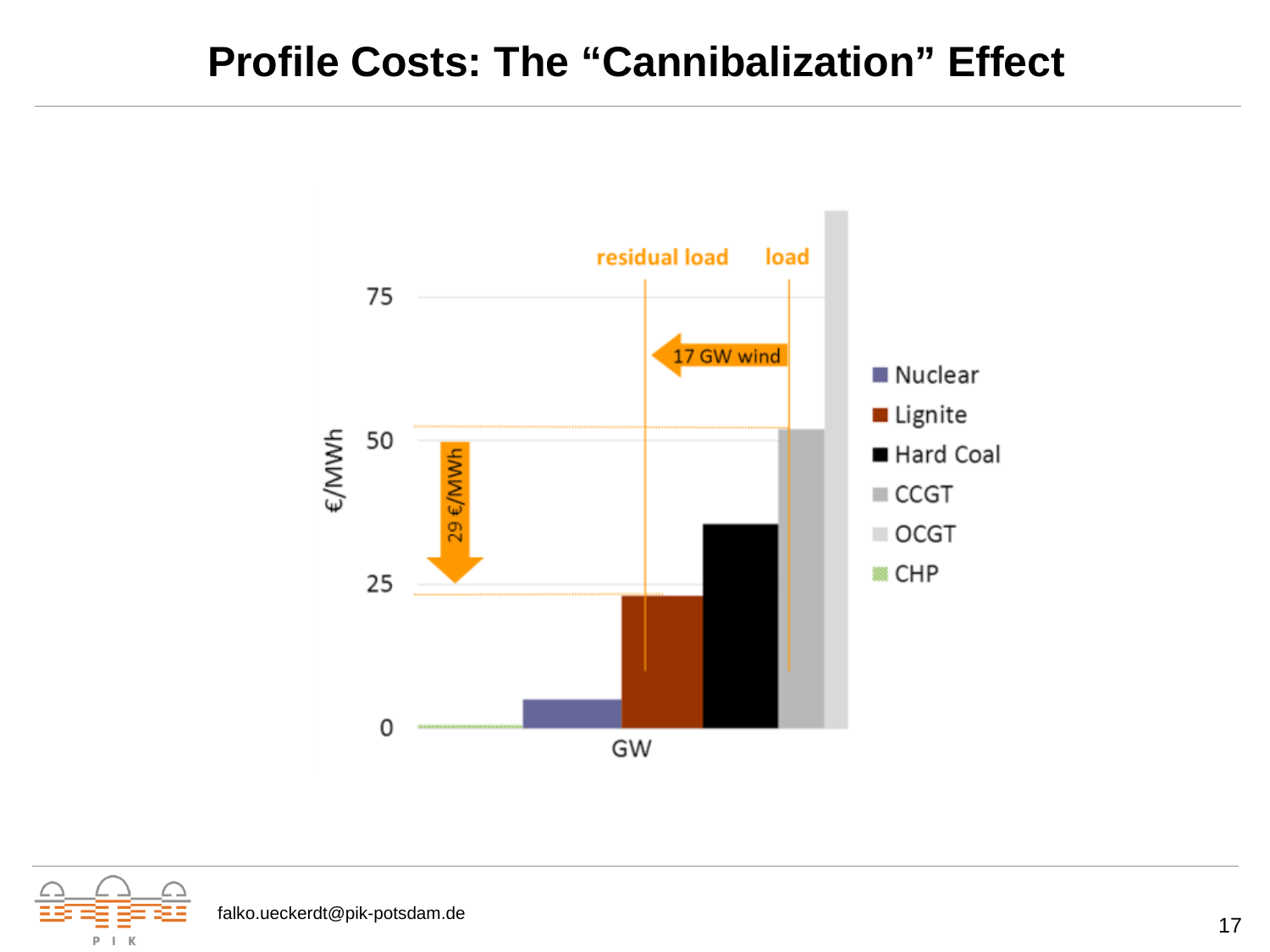#### **Market value of wind decreases with increasing share**



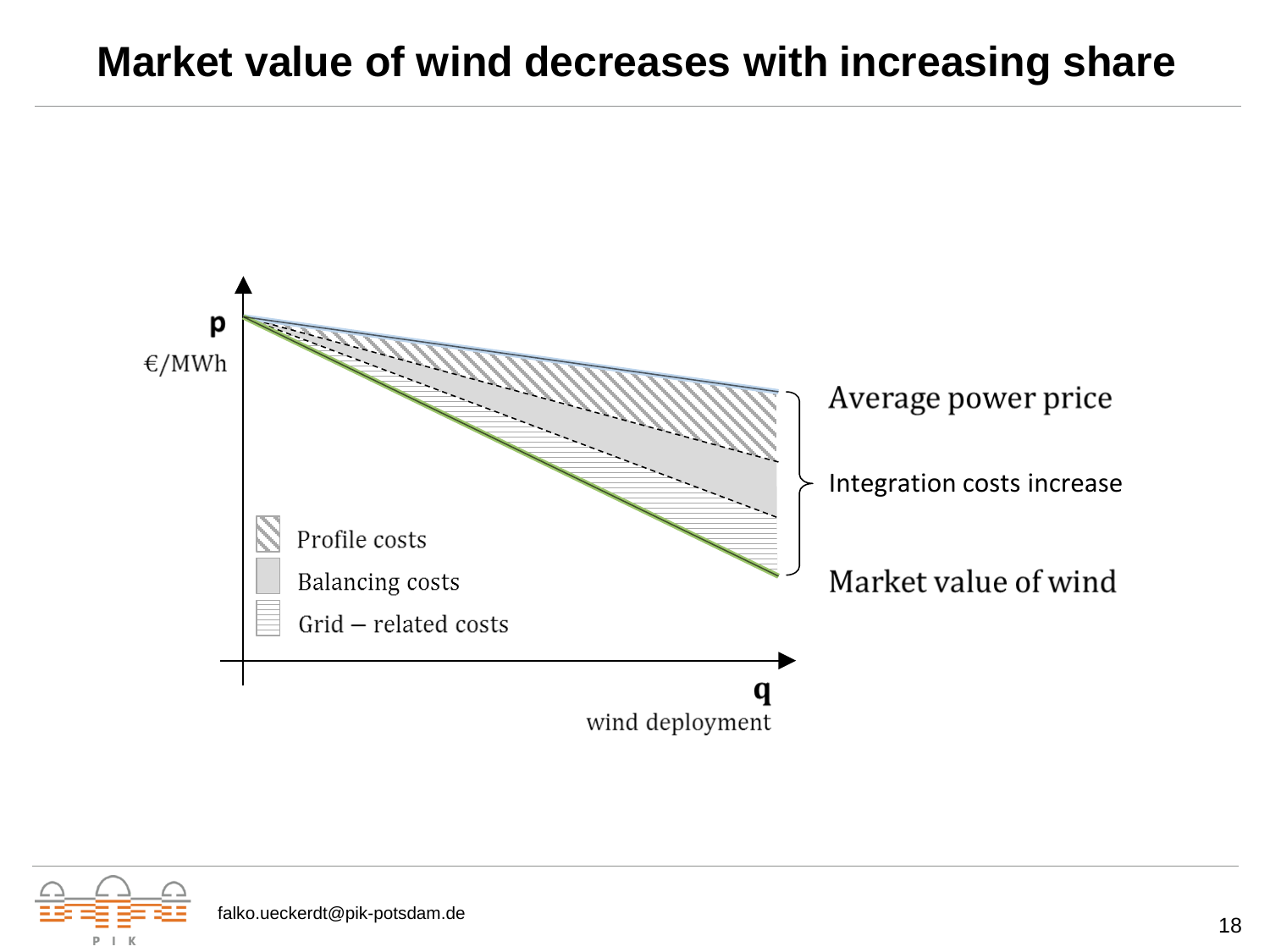### Two perspectives, one framework: System LCOE and market value





P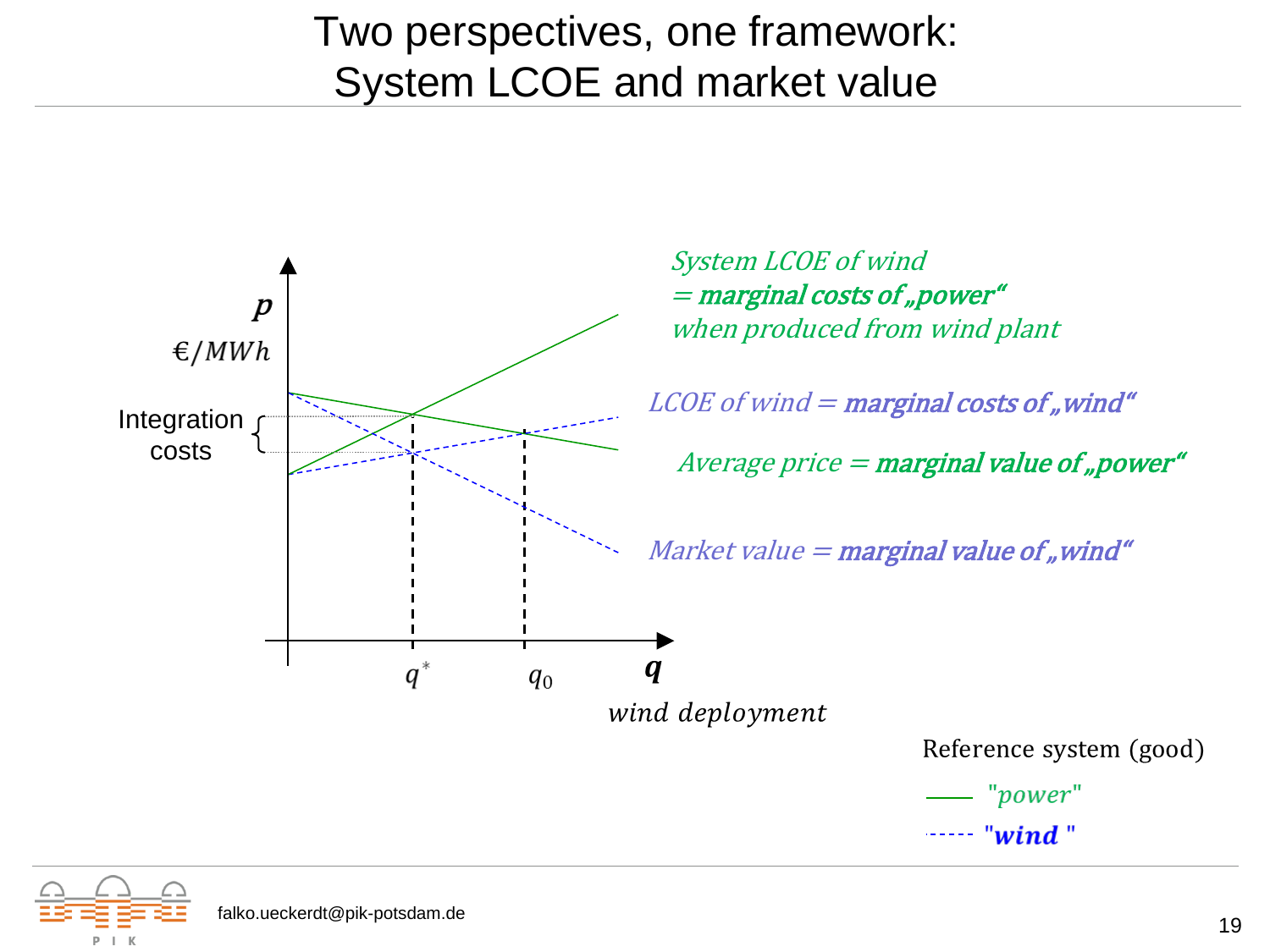# **System LCOE – magnitude and shape**



- Integration costs of wind power can be in the same range as generation costs at moderate shares (~20%)
- A significant driver of integration costs are profile costs, especially the reduced utilization of capital-intensive thermal plants.
- $\rightarrow$  Integration costs can become an economic barrier to deploying VRE at high shares.
- $\rightarrow$  An economic evaluation of wind and solar power must not neglect integration costs.

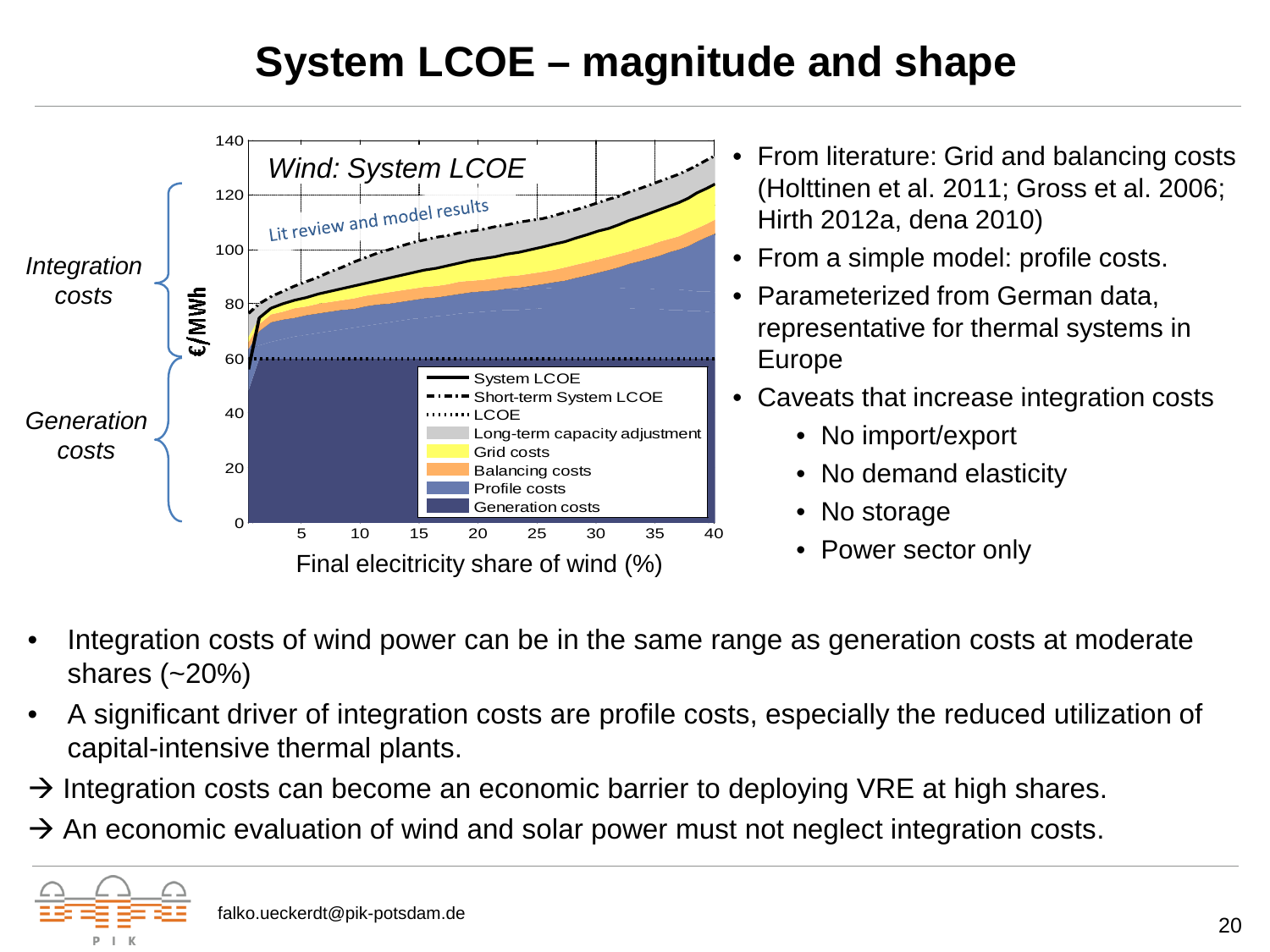### The market value (here value factor) reduces: Market Data, Model Results, Literature Review



At 30% penetration, the value factor of wind falls to 0.5 – 0.8 of the base price. In Germany, it has already fallen from 1.02 to 0.89 as penetration increased from 2% to 8%.

Hirth, Lion (2013): "The Market Value of Variable Renewables", Energy Economics 38, 218-236.